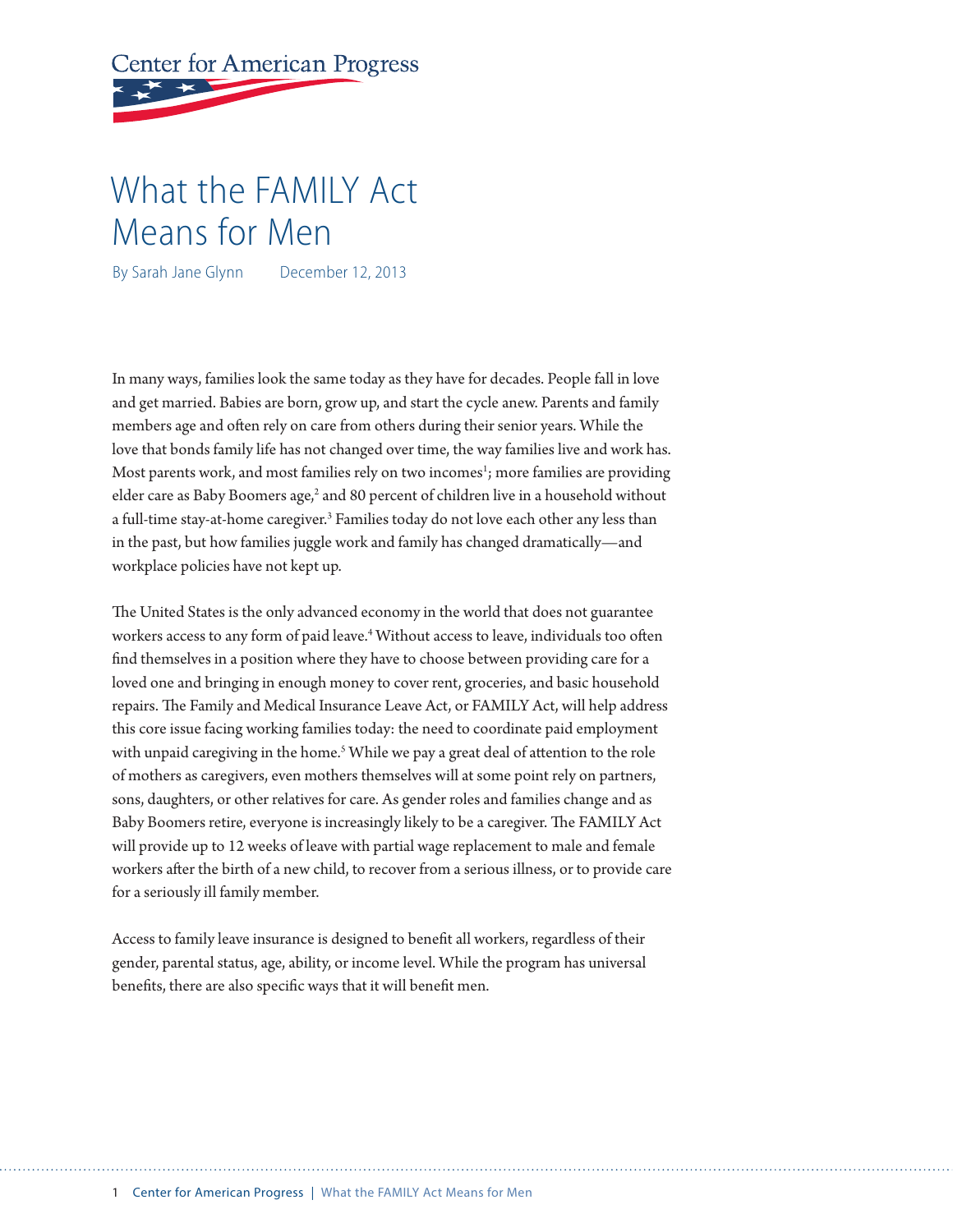#### Benefits to men

#### Men want to take leave

Although being a good father was traditionally synonymous with being a good provider, the rising share of female breadwinners has shifted that narrative. Modern dads equate being a good father with spending time with their families, not just bringing home a paycheck.6 More than two-thirds of fathers say they want to spend more time with their children, which indicates a greater desire to provide family care but an impediment from doing so.7 Two-thirds of fathers say parenting should be split equally between partners, but two-thirds also admit that their female partners are more likely to provide child care.<sup>8</sup>

#### Families and children benefit from men taking leave

Any parent will tell you that children grow up fast, but what happens in children's early years has lasting effects. This is certainly true in terms of child development,<sup>9</sup> but it is also true of households' divisions of labor. Mothers often stay home after giving birth for at least a short period of time in order to physically recover from childbirth. When moms are the primary caregivers early on, they develop skills and competencies that carry onward as their children age. Moreover, girls are more likely to be socialized from a young age to fulfill roles as caregivers and mothers.<sup>10</sup> This makes it easy for women to then appear to be "naturally" more attuned to parenting and child care, when really it is just an issue of practice.<sup>11</sup> Fathers who are able to spend more time with their kids report having greater confidence as parents.<sup>12</sup> Giving men access to and better enabling them to take paternity leave results in more competent and committed fathers whose greater involvement persists as their children grow up.13 But even though men want to take extended family leave, it usually is not a viable option for them and their families. The use of parental leave since the Family and Medical Leave Act, or FMLA, was passed in 1993 has barely changed, indicating families need more than just job-protected leave.<sup>14</sup>

#### The FAMILY Act will make taking leave feasible and affordable for more men

Only 9 percent of workers have an employer who offers paid paternity leave to all their male employees, which means that taking time off after the birth or adoption of a baby is not always an option for fathers.<sup>15</sup> While some men are eligible for job-protected leave through the FMLA, that does not guarantee wage replacement. As a result, men are less likely to take parental leave than women, and those who do take leave are home with their baby for far less time. A surprising 7 in 10 fathers who take FMLA leave take off two weeks or less after the birth of a new baby.<sup>16</sup> Only 6 percent of dads take the full 12 weeks allowed under the law, compared to nearly 40 percent of mothers.<sup>17</sup> But this result seems a lot less shocking given the fact that women are more than twice as likely to receive pay when they take FMLA parental leave.<sup>18</sup>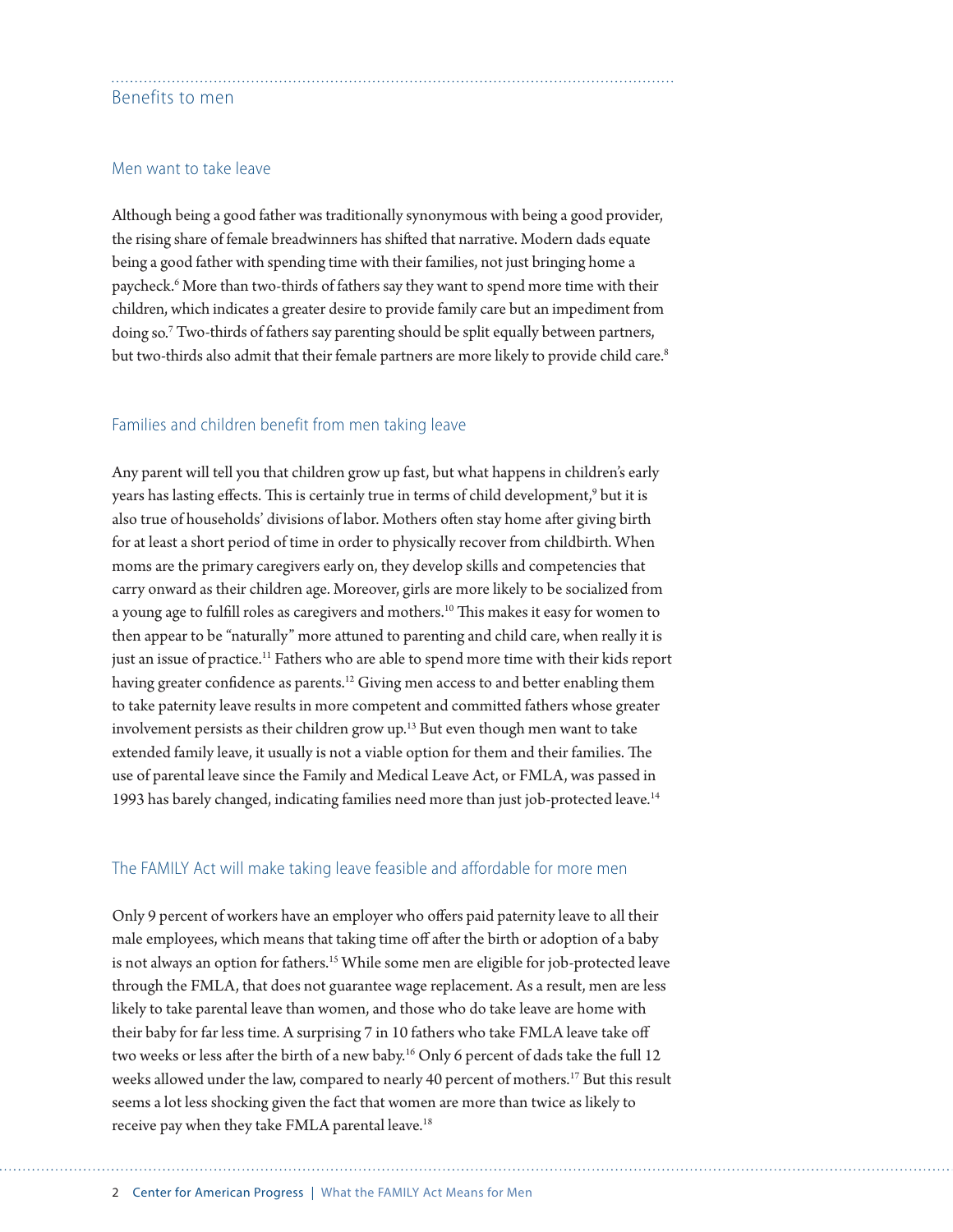#### Men are more likely to take leave when it is paid

On average, men earn more money than women, even controlling for education and occupation.19 While the economic contributions of women to their households is significant in the majority of families, 60 percent of married men earn more than their wives.20 Because of this earnings imbalance, men are less likely to take unpaid leave to provide care for a seriously ill family member or a new baby. In many cases, it makes more sense for the higher earner to keep working while the partner with lower wages takes leave. This is not because men care about their families less than women do; it is often the result of simple economic calculations.

The majority of men who take FMLA leave from work do so in order to recover from their own illnesses or injuries.<sup>21</sup> Somewhat alarmingly, the majority of people who needed but did not take leave required leave because of a personal illness.<sup>22</sup> Nearly half of those who needed leave but did not take it did so because they could not afford to take unpaid time away from work, while about one in five said they did not take leave because they were afraid they would lose their job.<sup>23</sup> When leave is paid, men are significantly more likely to take it, allowing them to spend the time with their families that they desire and to take the appropriate time to recover from their own illnesses or injuries.

### Conclusion

The FAMILY Act will help lift our entire economy by providing a vital and earned benefit for workers of every background, regardless of their gender, ethnicity, parental status, age, ability, or income level.<sup>24</sup> It is impossible to predict what challenges individuals will face down the road, but supporting them with paid family leave is an important first step to ensure that these hardships do not spill over and negatively impact their families and our economy.